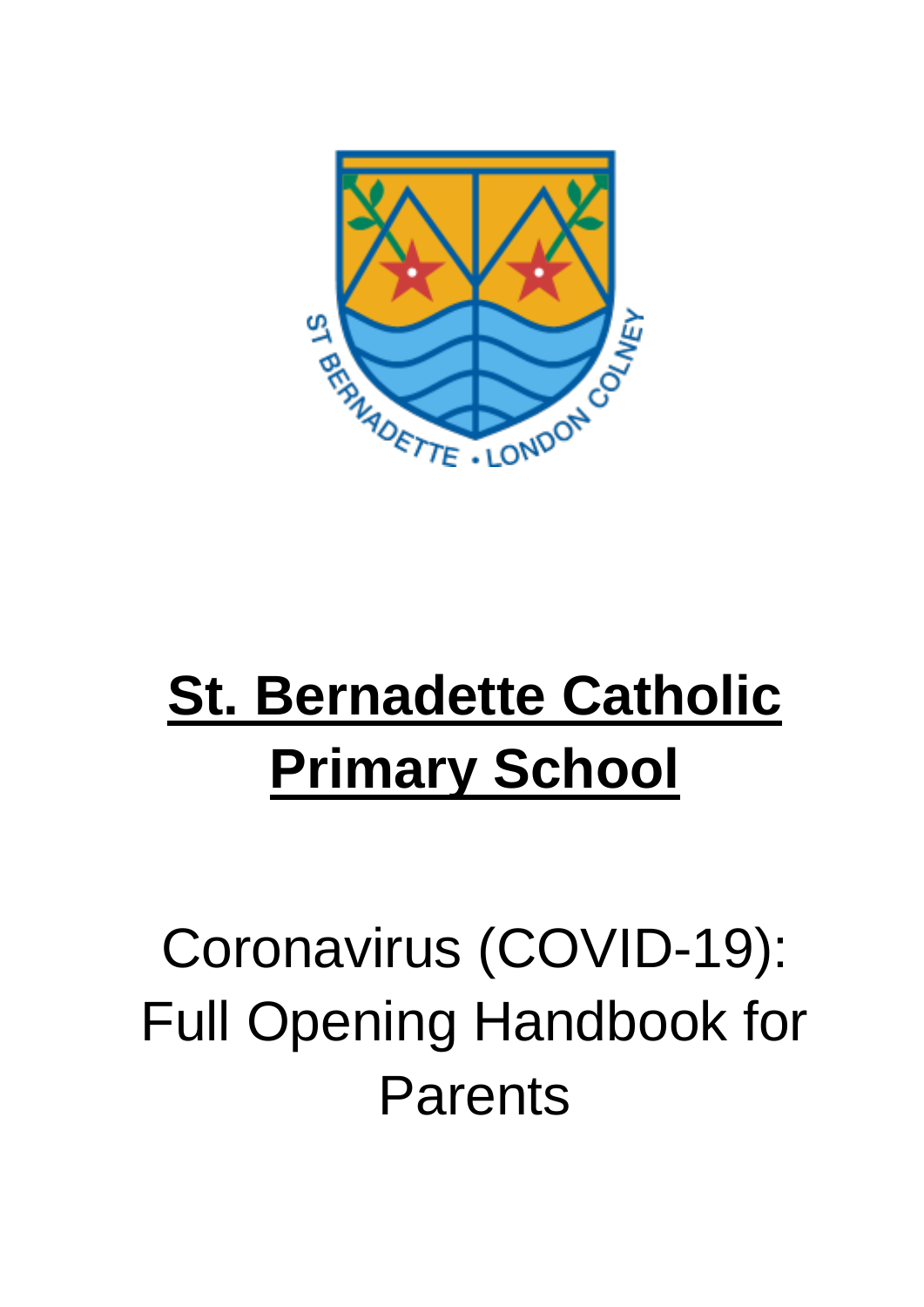# **Contents:**

#### [The purpose of this handbook](#page-1-0)

#### [Useful contacts](#page-2-0)

- 1. [Opening the school to all pupils](#page-3-0)
- 2. [Protecting clinically vulnerable individuals](#page-3-1)
- 3. [Attendance](#page-3-2)
- 4. [Social distancing](#page-4-0)
- 5. [Infection control](#page-7-0)
- 6. Procedure if a pupil becomes unwell on site
- 7. [Access to testing](#page-13-0)
- 8. [Uniform](#page-13-1)
- 9. Food arrangements
- 10. [Transport](#page-14-0)
- 11. [The curriculum](#page-14-1)
- 12. [Remote learning](#page-14-2)
- 13. [Behaviour expectations](#page-15-0)
- 14. Safequarding
- 15. [SEND support](#page-16-0)
- 16. [Wellbeing](#page-16-1)
- 17. [Visitors on site](#page-16-2)
- 18. Before- [and after-school care](#page-16-3)
- 19. [School trips](#page-17-0)
- 20. [Important documents](#page-17-1)
- 21. [What can you do to help?](#page-17-2)
- <span id="page-1-0"></span>22. [Reporting concerns](#page-18-0)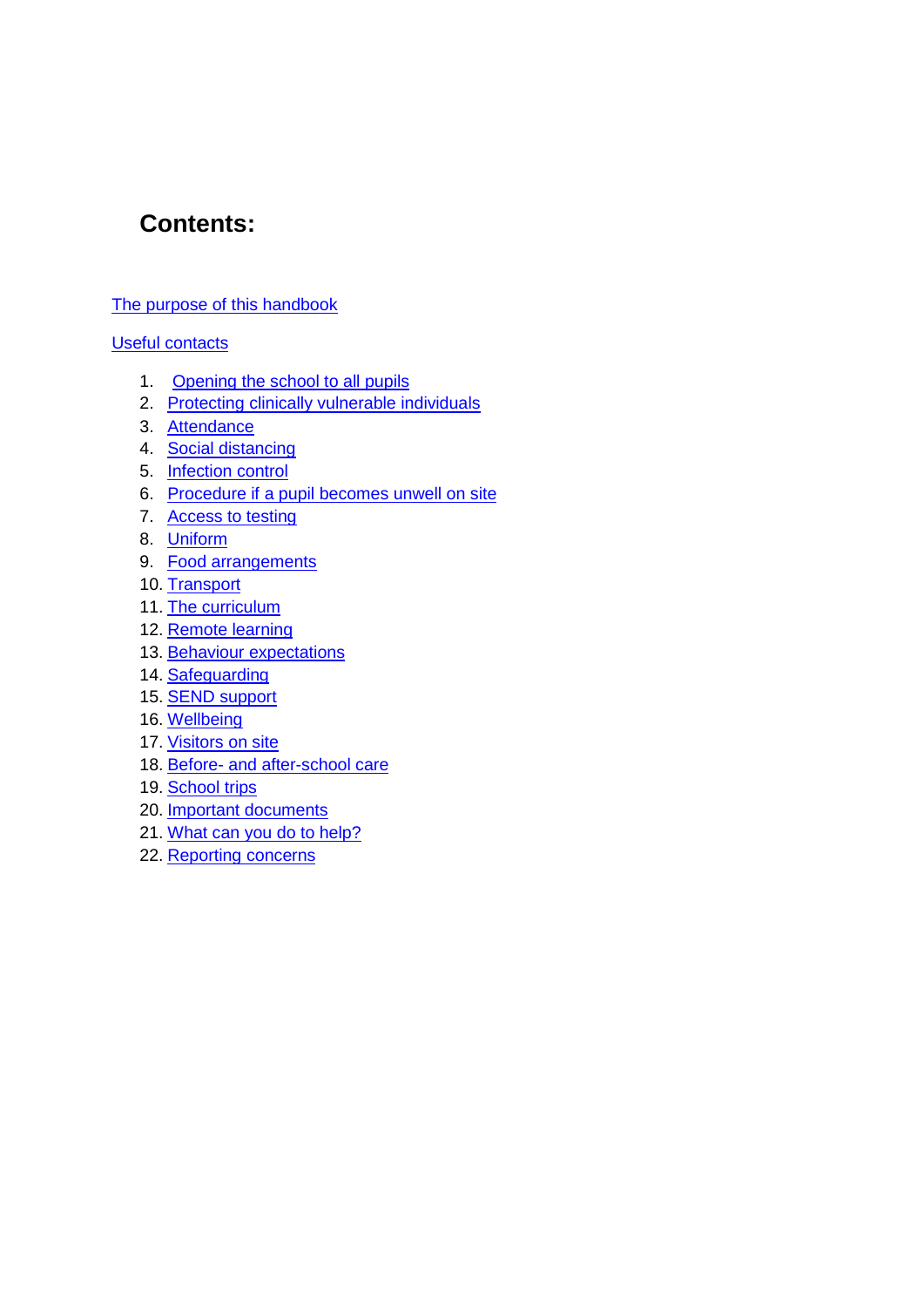# **The purpose of this handbook**

Firstly, we would like to thank you for your support and understanding during the coronavirus (COVID-19) pandemic. We are now in a position where we are able to open the school to all of our pupils, in line with government advice.

This handbook has been created to provide you with details of the measures that are being put in place to ensure the safety of our school community as we fully open. The handbook aims to answer your questions and bring you up-to-speed with the various changes that have been implemented. We hope that the information within this handbook will reassure you that St. Bernadette has taken all the necessary precautions in preparing to welcome all pupils back to school.

#### <span id="page-2-0"></span>**Useful contacts**

Please contact the school office with any questions or concerns and these will be passed on to the appropriate member of staff.

We welcome any questions and will do our best to address any of your concerns. Our school office is open from 8:45am until 4:30pm and can be contacted via email: **[parents@stbernadette.herts.sch.uk](mailto:parents@stbernadette.herts.sch.uk)** or telephone number **017278227489**. Please do not attend the school office in person.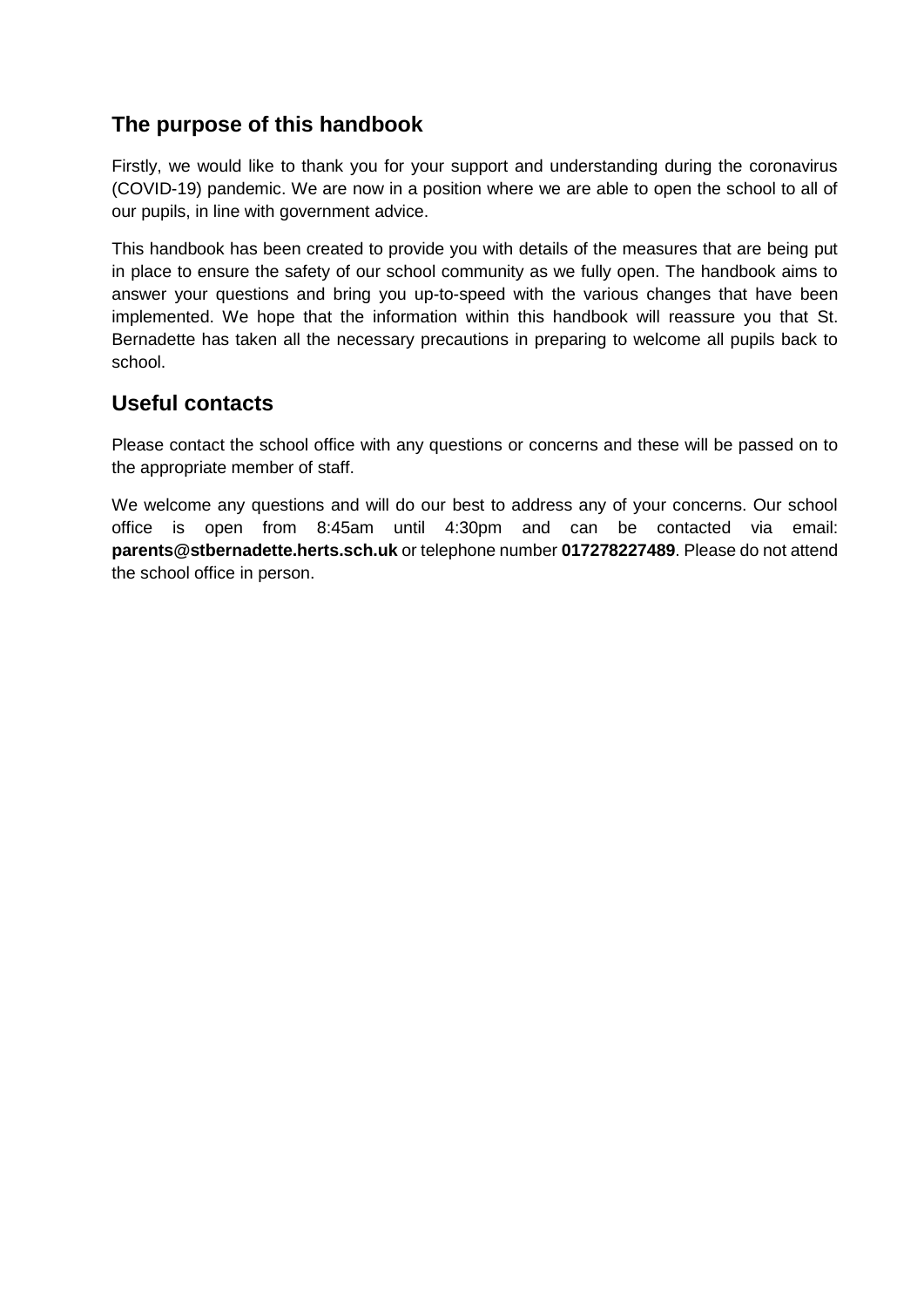# <span id="page-3-0"></span>**1. Opening the school to all pupils**

In line with the government's direction, and following a robust risk assessment process, we have decided to begin to welcome back all pupils from  $7<sup>th</sup>$  September 2020.

The government relaxed its shielding guidelines from 1 August. If your child is classed as clinically extremely vulnerable, and has previously been advised to shield, you can now allow them to return to school.

Please contact the school office as soon as possible if you have any queries regarding your child's attendance.

#### **Risk assessment**

The school has conducted a thorough risk assessment to mitigate the risks of opening fully during the coronavirus pandemic. Our risk assessment covers various aspects of the school premises, cleaning, staff availability, infection control and social distancing protocols, mental health and wellbeing, access to learning, and fire safety.

The risk assessment is a live document and will be updated as required. A copy of this risk assessment is available on the school website.

## <span id="page-3-1"></span>**2. Protecting clinically vulnerable individuals**

If your child is considered clinically vulnerable, clinically extremely vulnerable, was previously 'shielding', or lives with somebody who was shielding, they are now able to return to school.

If your child is considered clinically vulnerable or clinically extremely vulnerable, you may wish to contact your child's GP to discuss whether additional safety measures need to be put in place to ensure it is safe for them to attend school.

If, after speaking with their GP, you decide that your child will need additional safety measures in place to attend school safely, please contact the Headteacher via the school office to discuss these arrangements.

## <span id="page-3-2"></span>**3. Attendance**

Attendance for pupils coming into school will be recorded as normal. We understand that you may be concerned about your child returning to school at this time, but please be assured that the school will do its utmost to keep your child safe. Please feel free to contact the school to discuss attendance and the safety measures in place. The government has announced that penalties for non-attendance will resume, but the school will only implement these as a last resort.

If, at any time, your child cannot attend school due to the necessity to self-isolate, whether this is because they are ill themselves or have been in close contact with someone who is, please let the school know as soon as possible at [parents@stbernadette.herts.sch.uk](mailto:parents@stbernadette.herts.sch.uk) . You will not be penalised if your child cannot attend due to following clinical or public health advice to stay at home.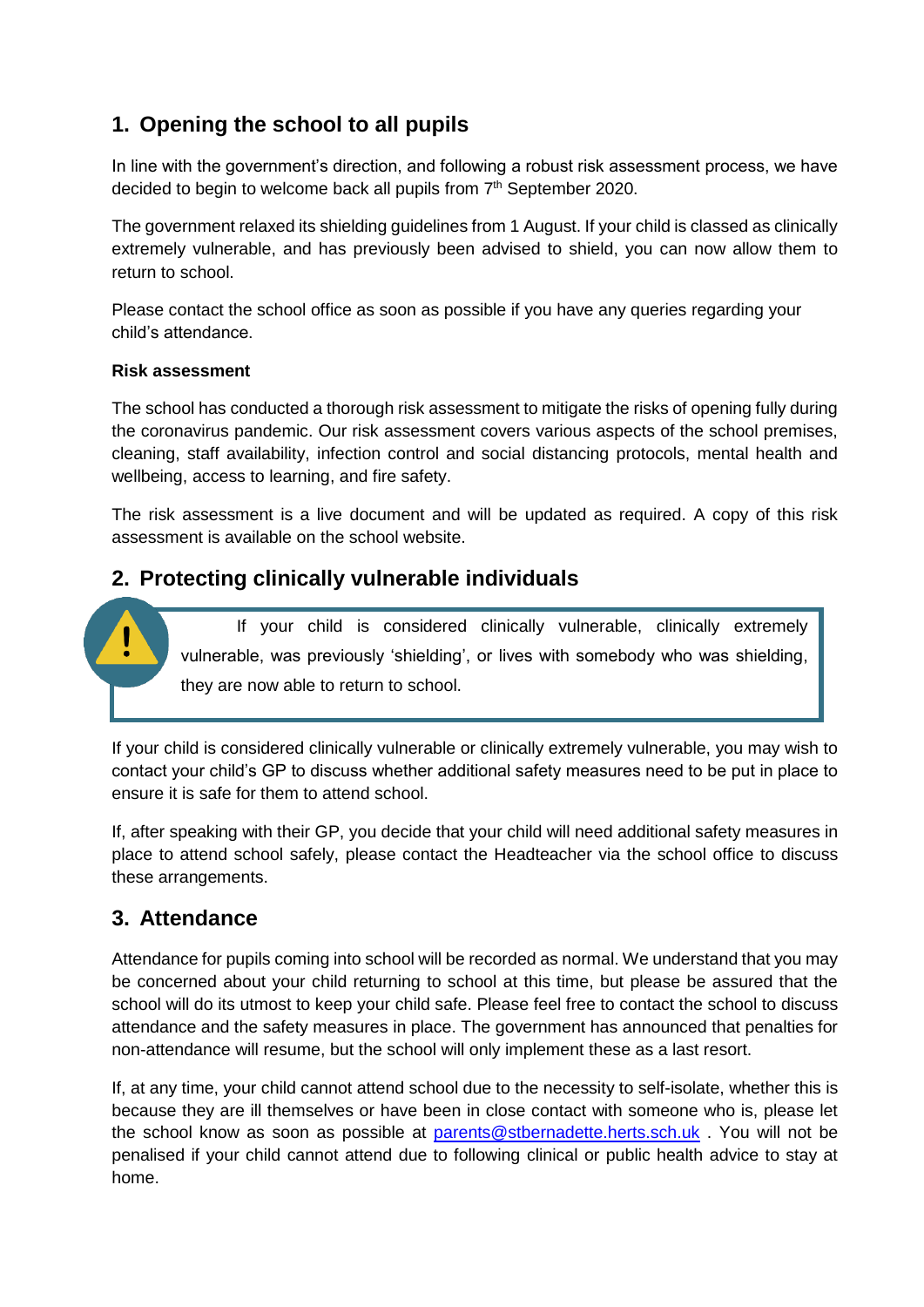The school will continue to notify social workers where children with a social worker do not attend school when they are expected to.

If your child does not attend when they are expected to and the school has not been notified, you will be contacted to find out why, in line with the school's safeguarding procedures.

# <span id="page-4-0"></span>**4. Social distancing**

To reduce the risk of transmitting the coronavirus in our school, social distancing measures will be implemented. We expect pupils to follow these rules; however, we understand that some pupils may be unable to fully understand social distancing principles, e.g. because of their age or needs. Staff will work with all pupils to ensure their safety and positively reinforce good social distancing behaviour.

#### **Group arrangements**

To maximise the effectiveness of social distancing with all staff and pupils attending school, we have made the decision to put pupils in key stage bubbles, however children will remain largely in their own class bubble for the duration of the school day.

The bubbles are as follows:

- Years 5 and 6
- Years 3 and 4
- Year 1 and Year 2
- Nursery and Reception

These bubbles will not mix with one another throughout the school day (i.e. playtime, assemblies or lunch). PPA teachers and support staff will need to work across more than one class in order to deliver the curriculum and provide adequate lunch time supervision, however staff will be allocated to one of the four allocated bubbles and only work across 2 classes.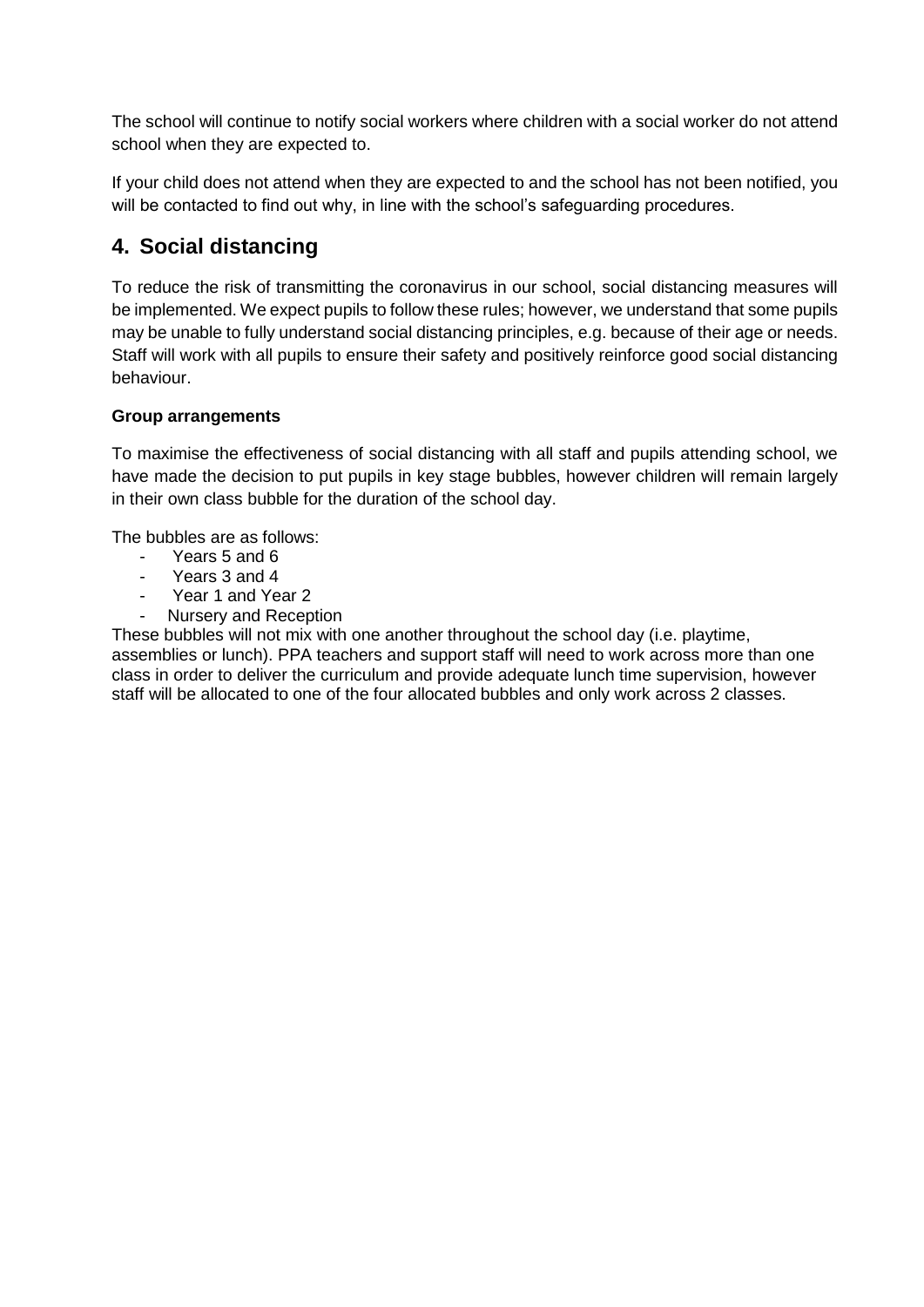#### **Social distancing measures in school:**

#### Class sizes will be back to the usual amount

Individuals within a bubble will not be permitted to mix with members of another bubble.

Each bubble will have its own classrooms, learning areas and designated outdoor areas for break times and PE lessons.

Members of staff will minimise their close contact with pupils and other staff; however, staff will be able to move between bubbles in order to deliver the full curriculum.

Desks and chairs in classrooms will be front-facing and placed as far apart as possible.

Frequently-used equipment, e.g. pens, will be provided (EYFS / KS1) or brought from home (KS2) so that all staff and pupils have their own – sharing frequently-used equipment will not be permitted.

Classroom resources, e.g. books, can be shared within bubbles, but should be cleaned frequently, e.g. at the end of each day.

Communal resources, e.g. sports equipment, can be shared between bubbles if they can be thoroughly cleaned between uses.

Pick-up and drop-off times will be staggered and determined by your child's allocated bubble.

Lunchtimes and break times will be staggered and will vary per bubble.

Pupils will be kept within their bubbles when moving around the school, except to use the toilet.

We acknowledge that we will face some limitations to the practicality of these arrangements in certain circumstances and will work with all pupils to help remind them of the importance of staying within their bubbles.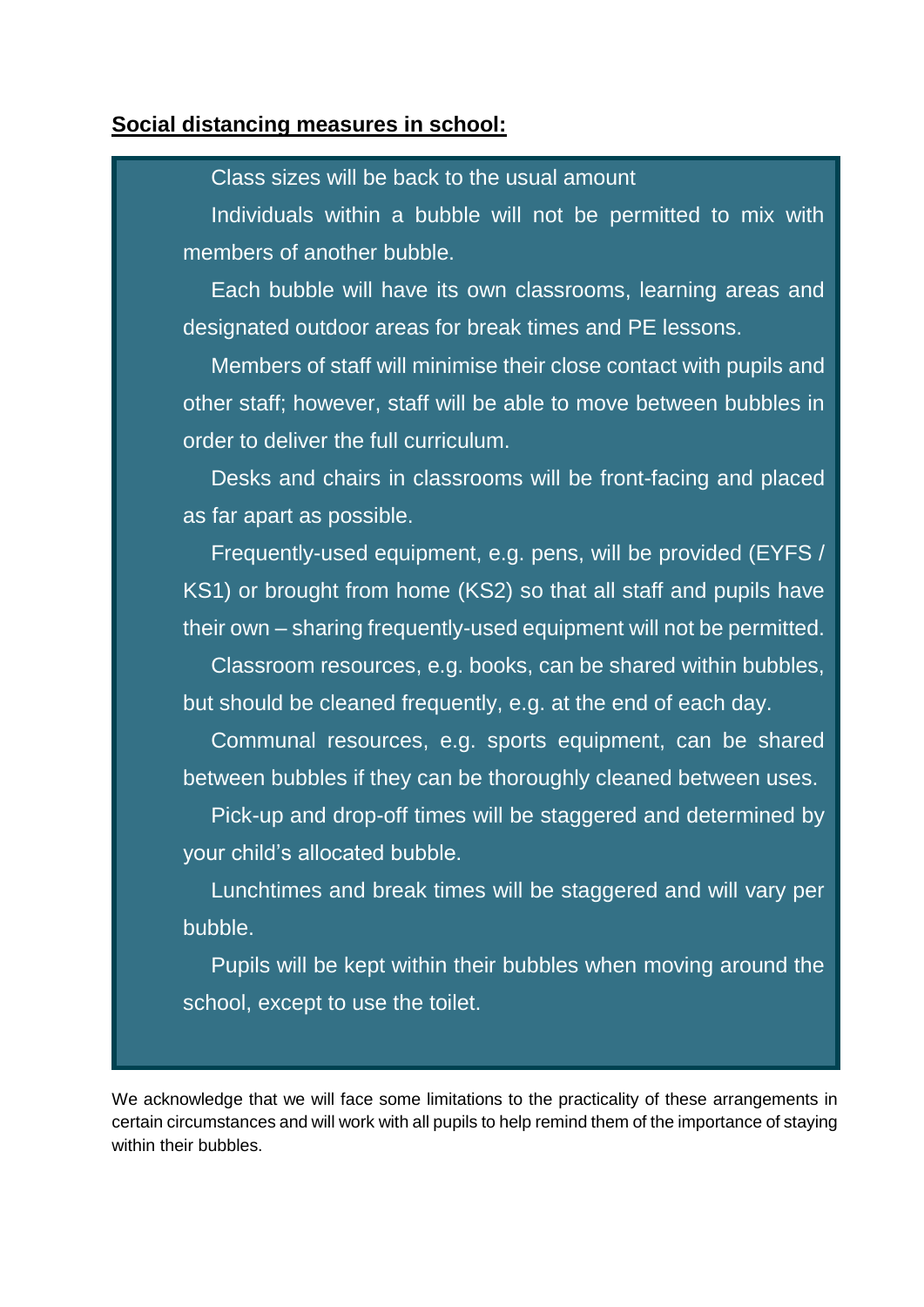#### **Start and finish times**

Pupils' start and finish times will be staggered in order for us to adhere to social distancing guidelines as much as possible. Children and parents will line up outside the gate along the path at 1m intervals. Teachers will then collect each child from the gate where they will enter the school playground and line up at 1m intervals. We can't facilitate parents coming onto the school playground as we are keeping to short time intervals to receive and dismiss children in a timely and safe way. Communication with class teachers will need to be made via email [\(parents@stbernadette.herts.sch.uk\)](mailto:parents@stbernadette.herts.sch.uk). We understand that this is very different from our previous relaxed open door policy, but sadly we need to keep within the guidance, as well as safeguarding our teachers/parents from mixing with multiple adults. We recommend that pupils are dropped off or picked up at the gate by only one accompanying adult. We cannot facilitate the storage of bikes/scooters in school so these will not be able to be stored on the school site. We kindly ask that parents do not enter the school gate / building or gather in groups on or outside of the school premises. As usual, punctuality is paramount, however to ensure that the staggered system runs smoothly and safely for all children and adults, it is essential that children are dropped off and picked up at the stated times. In exceptional circumstances, if you are going to be late, please inform the school office and bring/collect your child from there. We appreciate your support with this as we are unable to accommodate children from different bubbles waiting at the office for late collection.

The table below outlines pupils' start and finish times, depending on their bubble, and where you should drop off or pick up your child, where relevant. There will be clear signage to make this more explicit.

| <b>Start</b><br>Time | <b>Gate A (small playground</b><br>gate) | Gate B (big playground<br>gate) | End<br>time        |
|----------------------|------------------------------------------|---------------------------------|--------------------|
| 8:45am               | Reception                                |                                 | 3:15 <sub>pm</sub> |
| 8:50am               | Year 1                                   | Year 2                          | 3:20 <sub>pm</sub> |
| 8:55am               | Year 3                                   | Year 4                          | 3:25 <sub>pm</sub> |
| 9:00am               | Year 5                                   | Year 6                          | 3:30 <sub>pm</sub> |

#### **Moving around the school**

Movement around the school will be restricted in most circumstances, to minimise the risk of bubbles mixing or coming into contact with one another. When moving around the school, pupils will be expected to remain within their bubbles except to use certain facilities, such as toilets.

The school has put in place a one-way system to further reduce the risk of contact between those in different bubbles.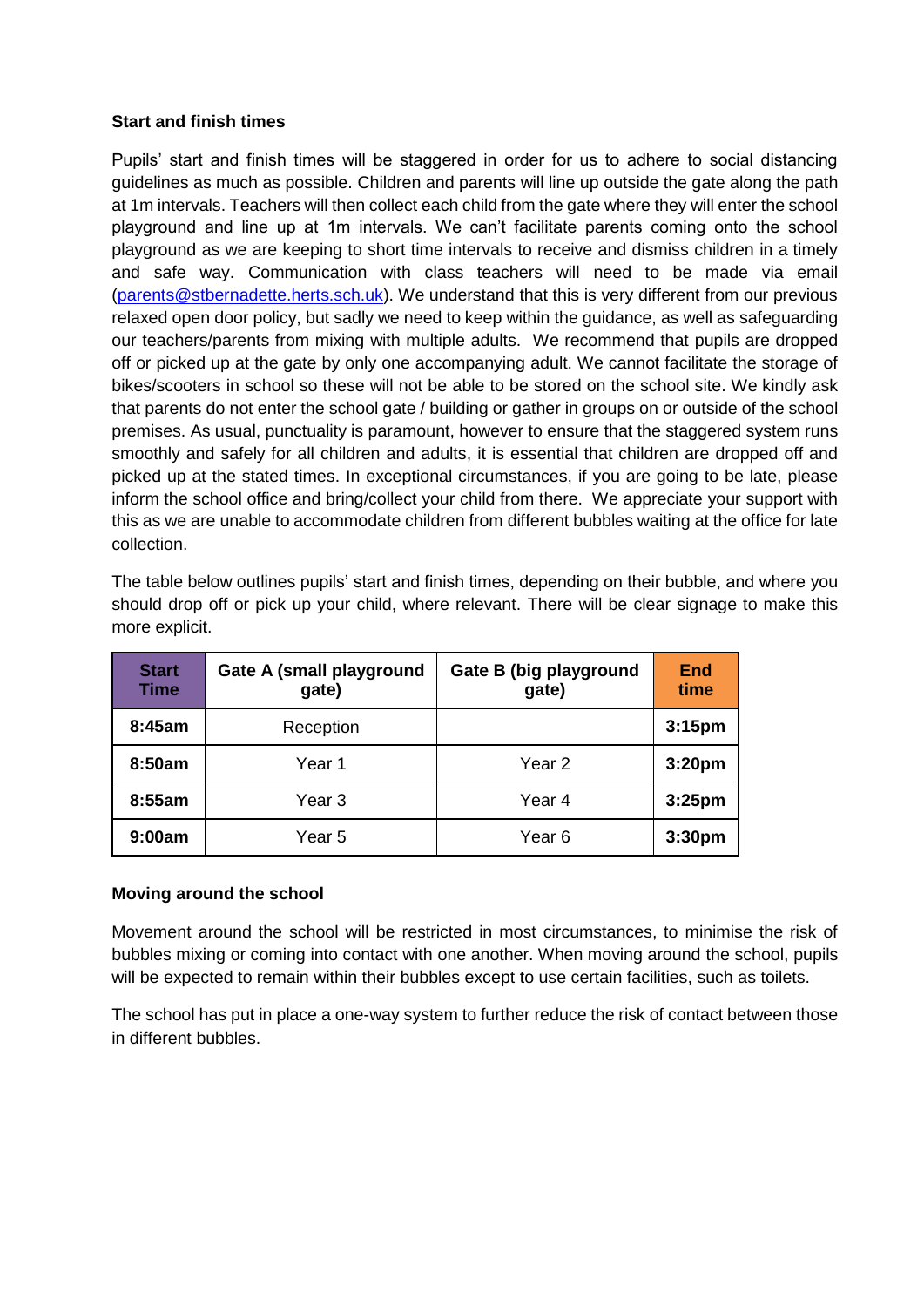# <span id="page-7-0"></span>**5. Infection control**

Combined with social distancing, strict infection control measures are an important aspect of keeping all staff and pupils safe and healthy in school. This means that we will be enforcing new rules to ensure that good hand and respiratory hygiene is consistently maintained.

We expect pupils to follow these rules; however, we understand that some pupils may be unable to fully understand infection control principles, e.g. if they are very young or have difficulties with comprehension due to their needs. Staff will work with all pupils to ensure their safety and positively reinforce good infection control behaviour where necessary.

Here are some of the key measures that pupils will need to follow:



We are also carrying out additional cleaning. Classrooms and learning areas will be cleaned at the end of each day, and frequently touched surfaces will be cleaned and disinfected regularly throughout the day.

Staff will also be required to follow stringent infection control measures.

#### **Personal protective equipment (PPE)**

The government has recommended that staff and pupils **do not need** to use PPE in school; however, staff will use PPE if a pupil shows symptoms of coronavirus and a distance of two metres cannot be maintained.

Staff will also wear PPE if they would normally wear it to carry out their role, e.g. where a child requires intimate care or is receiving first aid following an accident or injury.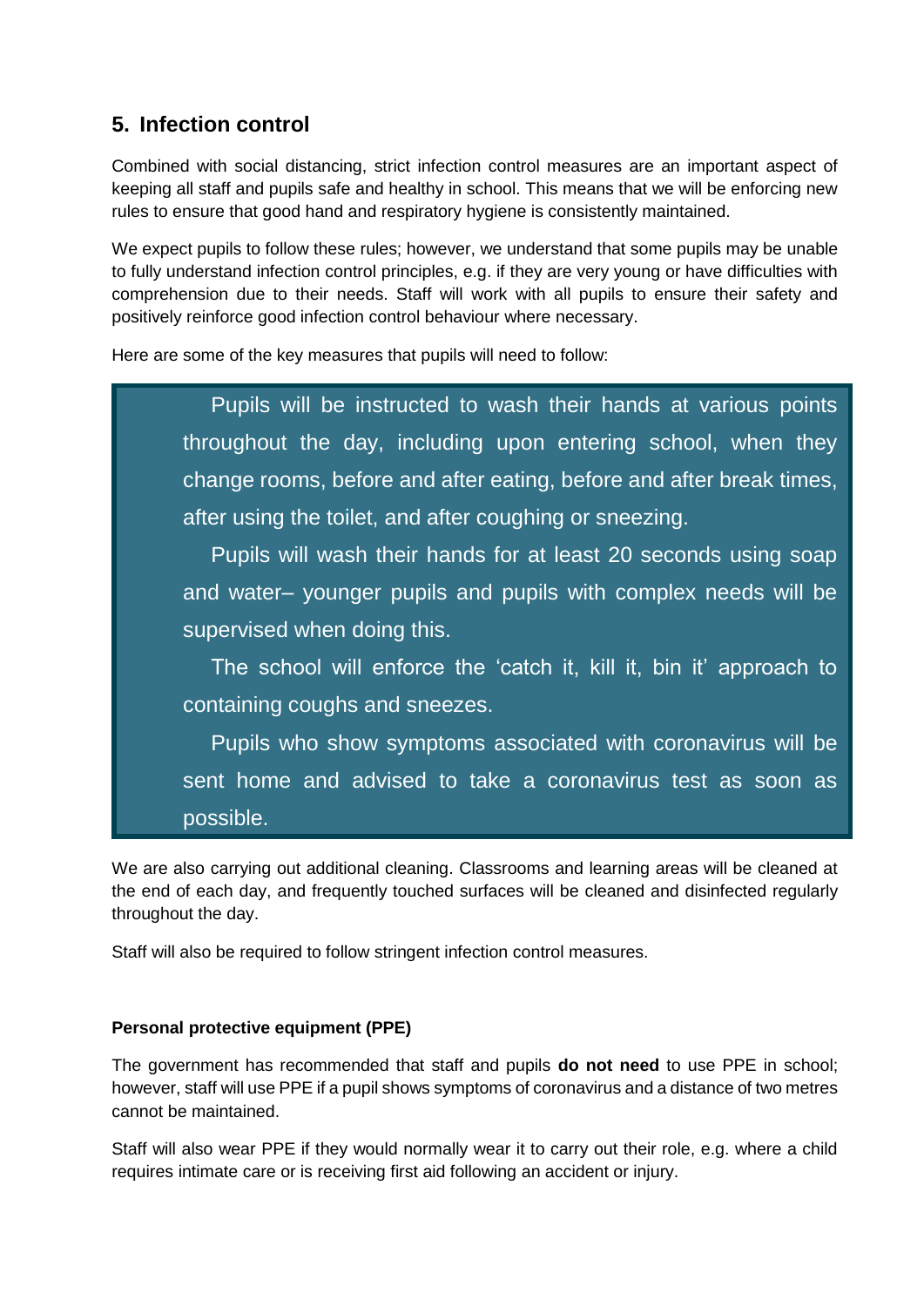#### **Bringing items into school**

To minimise the risk of potentially transmitting infections between pupils' households and the school, we ask that pupils do not bring non-essential items from home into school with them this includes bags, book bags, toys, balls and other similar items. Pupils are able to take items from school, such as books, home with them to aid their education, provided that these items are properly cleaned and quarantined for 72 hours before and after being in their homes.

This equipment can be brought to school:



If your child needs to bring an item to school that is not listed above, please contact us as soon as possible to discuss alternative arrangements.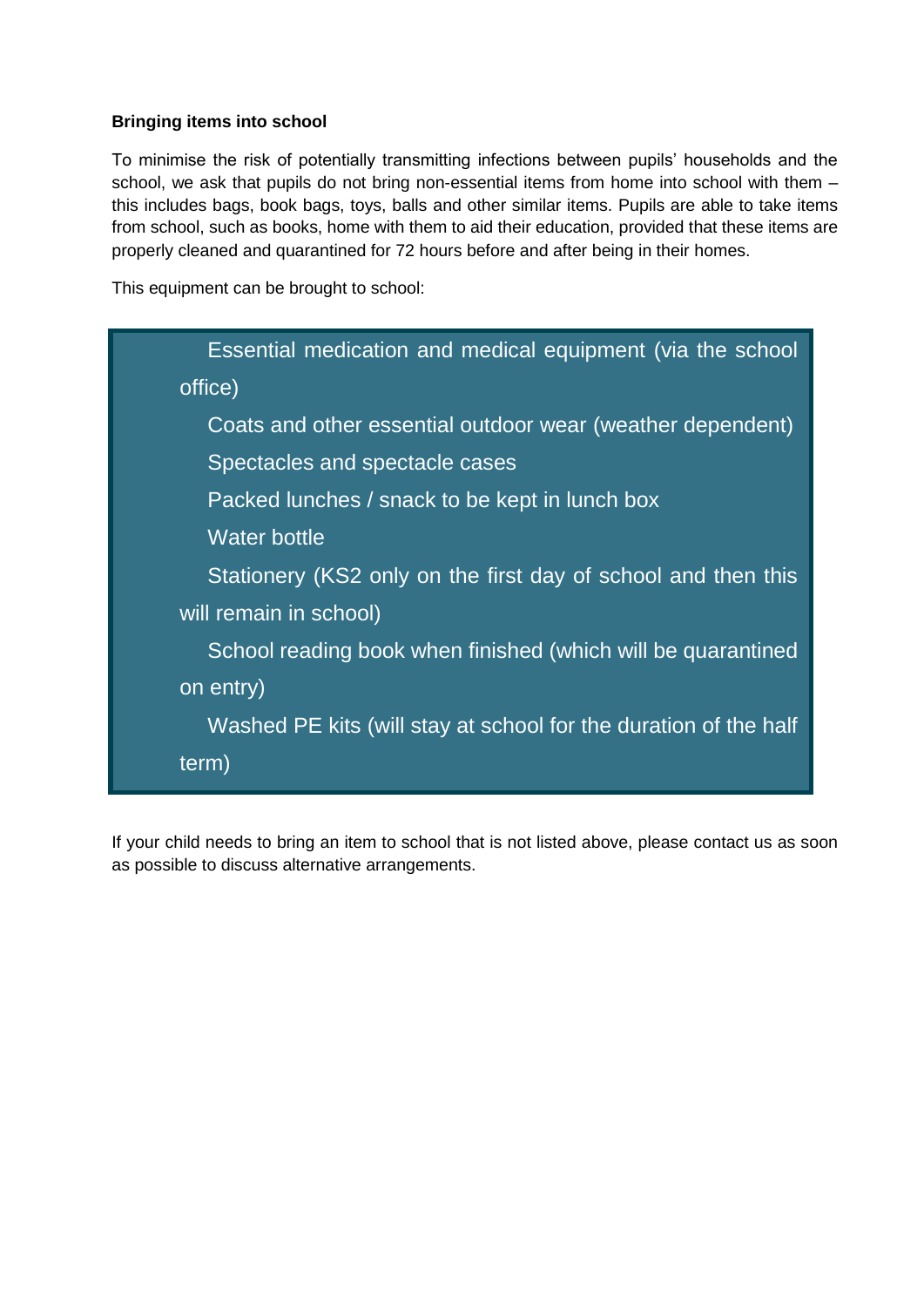## **6. Procedure if a pupil becomes unwell on site**

It is extremely important that all parents and pupils remain vigilant with regard to preventing, identifying and minimising the spread of coronavirus. We ask, therefore, that you **do not send your child to school if they have any of the following symptoms**:

**A high temperature** – this means they feel hot to touch on their chest or back

**A new, continuous cough** – this means coughing a lot for more than an hour, or three or more coughing episodes in 24 hours (if they usually have a cough, it may be worse than usual)

**A loss of, or change in, their normal sense of smell or taste** – this means they cannot smell or taste anything, or things smell or taste different to normal



It is also important that you **do not send your child to school** if somebody in your household has tested positive for, or has symptoms of, coronavirus.

Please notify the school office via telephone as soon as possible if your child, or somebody in your household, is showing symptoms of coronavirus and your child cannot come into school. You may be advised to get your child tested for coronavirus and to notify the school of the result. See [below](#page-13-0) for information on accessing a test.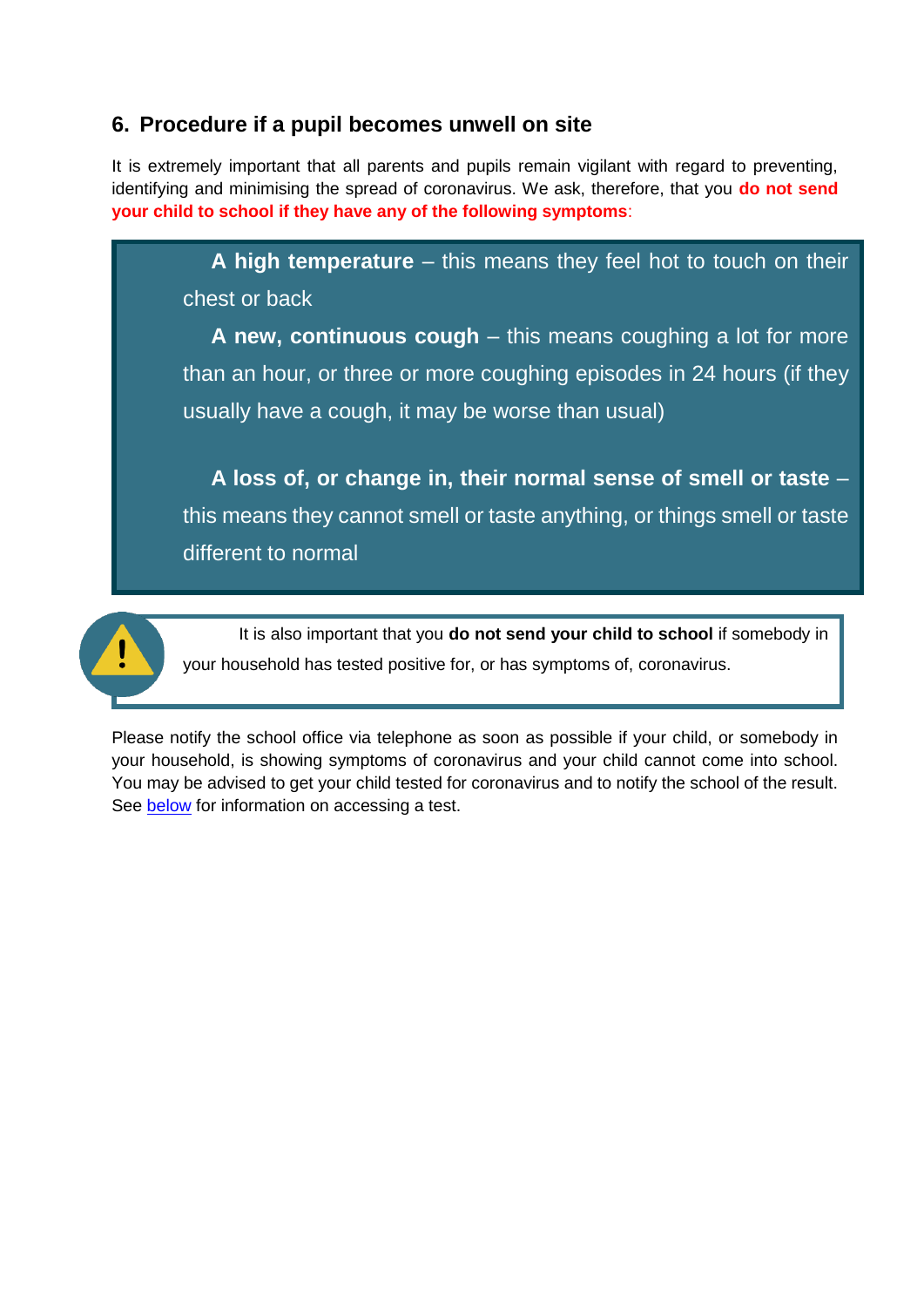If your child becomes unwell at school and shows symptoms of coronavirus, the school will take the following immediate actions:

Your child will be asked to self-isolate in school using a designated area (medical room).

Your child will be supervised while waiting for collection, where required.

You will be notified that your child must be picked up as soon as possible.

You will be encouraged to have your child tested for coronavirus.

You will be encouraged to engage with the NHS Test and Trace programme.

Areas your child has occupied will be disinfected as soon as possible.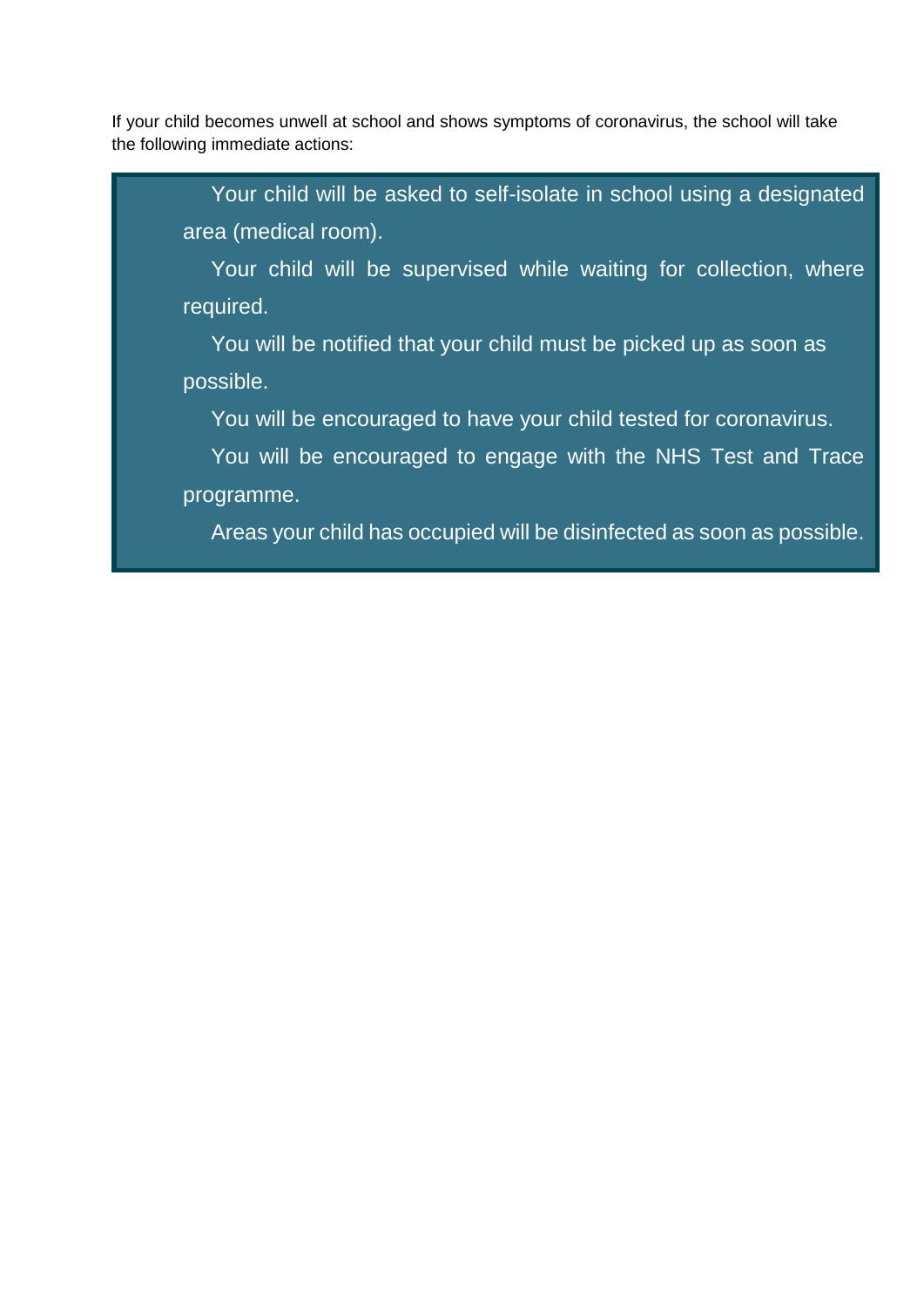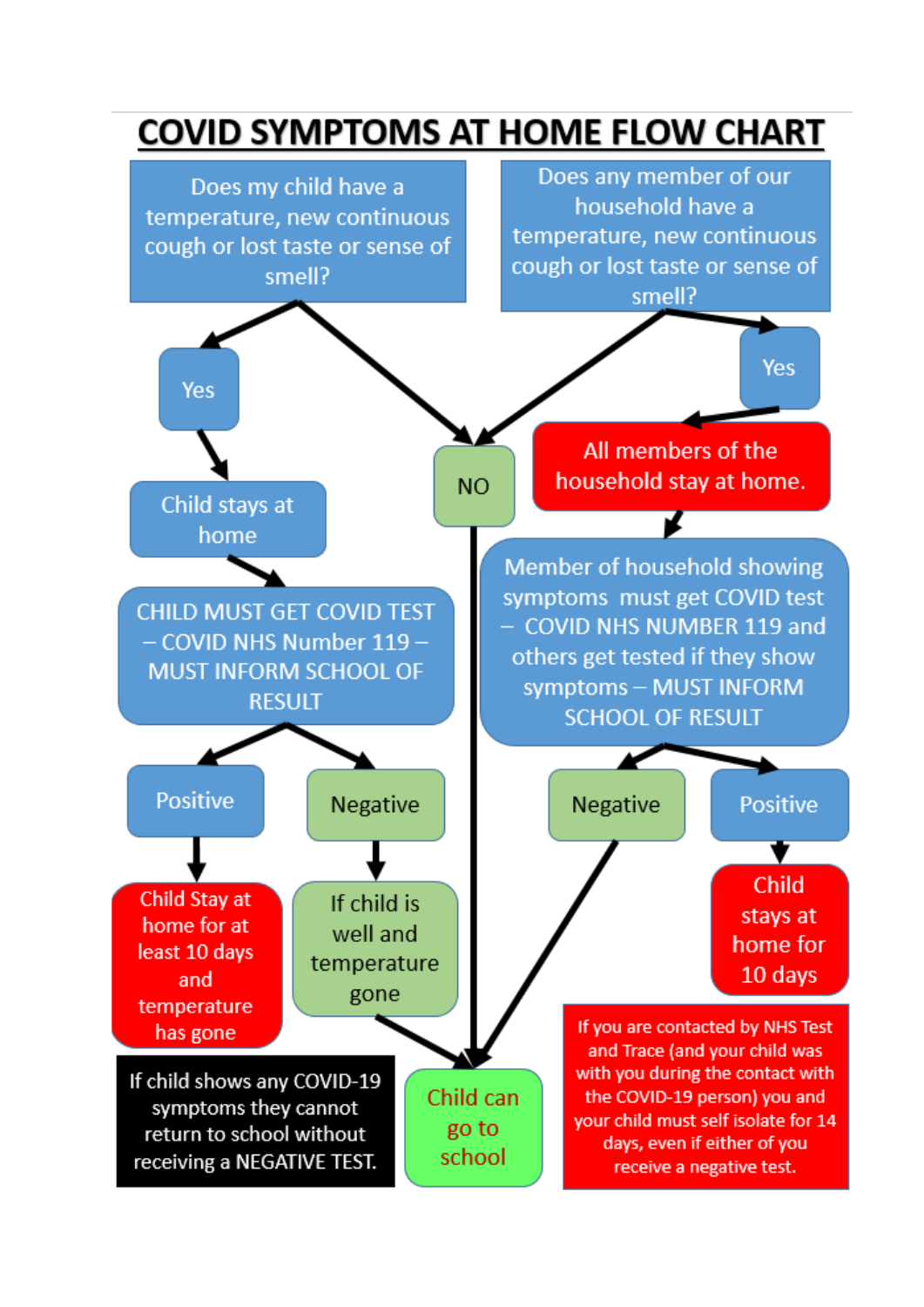# **ACTIONS IF CHILD SHOWS COVID-19 SYMPTOMS AT SCHOOL**

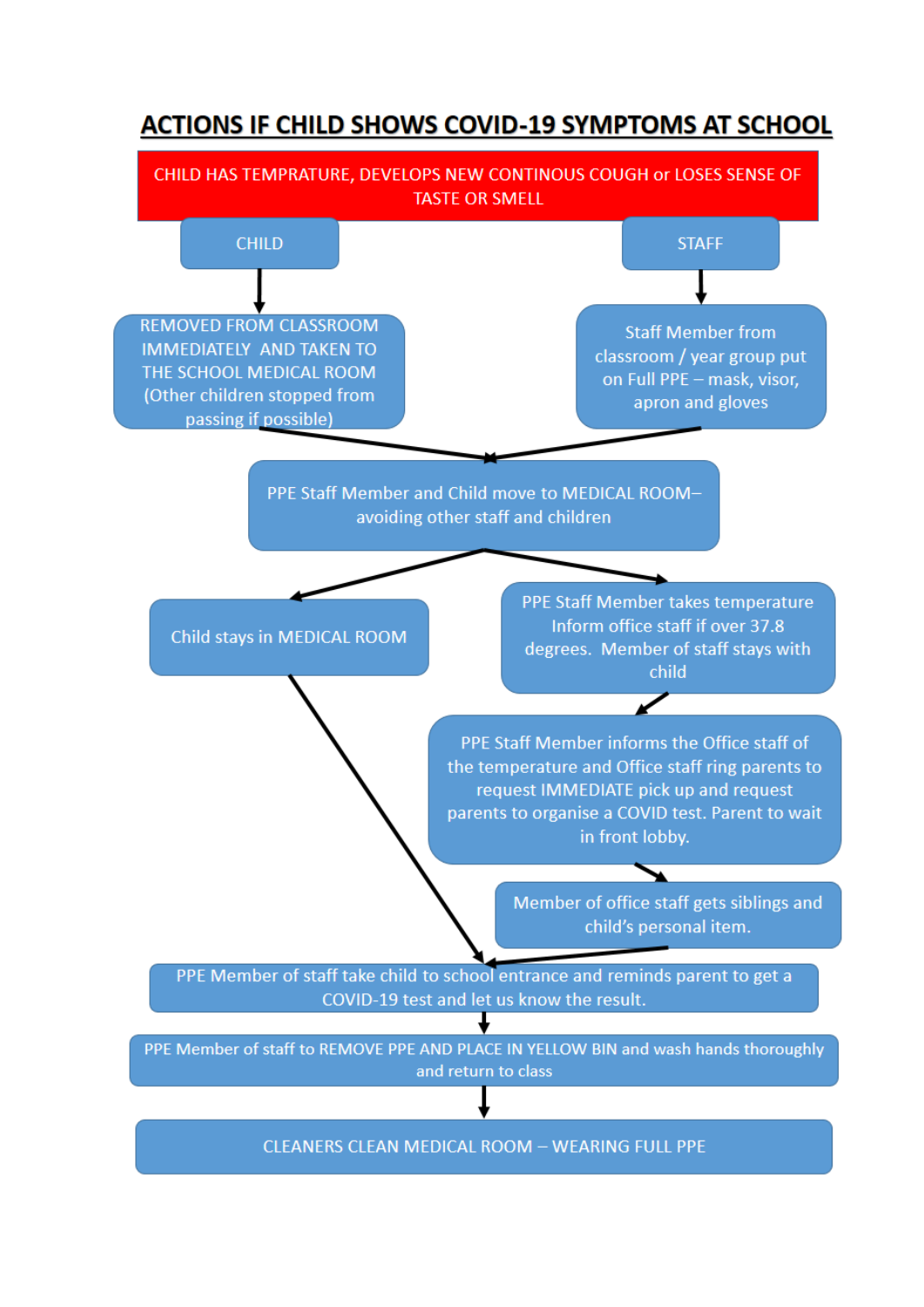# <span id="page-13-0"></span>**7. Access to testing**

All pupils, and members of their households, will be able to access a test if they are displaying symptoms of coronavirus. If your child is displaying symptoms, we would strongly advise that you access a test.

There is information about how you can access a test on the NHS website: [https://www.nhs.uk/conditions/coronavirus-covid-19/testing-and-tracing/.](https://www.nhs.uk/conditions/coronavirus-covid-19/testing-and-tracing/) Where possible, we will provide a home testing kit for you to ensure that your child and other members of your household can easily access a test.

If your child is sent home from school with symptoms and subsequently takes a test, you must inform the school of the results as soon as possible. If the test is negative, your child can return to school when they feel better. If the test is positive, your household will need to continue the self-isolation period. We encourage you to inform the school immediately of test results.

You may also need to engage with the NHS Test and Trace programme, meaning that you need to be ready and willing to:

- Book a test if your child or another member of your household displays symptoms.
- Provide details of anyone your child has been in close contact with if they were to test positive for coronavirus or are asked by NHS Test and Trace.
- <span id="page-13-1"></span>● Allow your child to self-isolate if they have been in close contact with someone who develops coronavirus symptoms or someone who tests positive.

## **8. Uniform**

We expect pupils to attend school in full uniform in the Autumn term. Whilst we are keen for the children to wear their uniform and have their school identity, we do understand that there may be difficulties in washing some items of clothing every day and this could have financial implications. Particularly, we recognise that school kilts may be difficult to wash and have cleaned for each new day. Therefore we have revised extended uniform options for this autumn term. Children may now also wear a school summer dress, a grey skirt or grey trousers as an alternative to the school kilt.

#### **Food arrangements**

Arrangements will be put in place to ensure mixing between bubbles is avoided during lunchtime. Pupils who require a school meal will have their meal delivered to the classroom at their designated time and will eat their lunch in the classroom. Pupils who bring a packed lunch to school will eat their lunch in their classroom. Below is an example of the lunch menu:

|        | <b>Monday</b> | <b>Tuesday</b> | Wednesday    | <b>Thursday</b>      | Friday           |
|--------|---------------|----------------|--------------|----------------------|------------------|
| Green  | Cheese        | Cheese         | Cheese       | Cheese               | Cheese           |
| Yellow | Tuna Mayo     | Tuna Mayo      | Tuna Mayo    | Tuna Mayo            | Tuna Mayo        |
| Orange |               |                |              |                      | Egg Mayo         |
| Red    | Ham           | Beef burger    | Chicken mayo | Pork sausage<br>roll | Fish finger roll |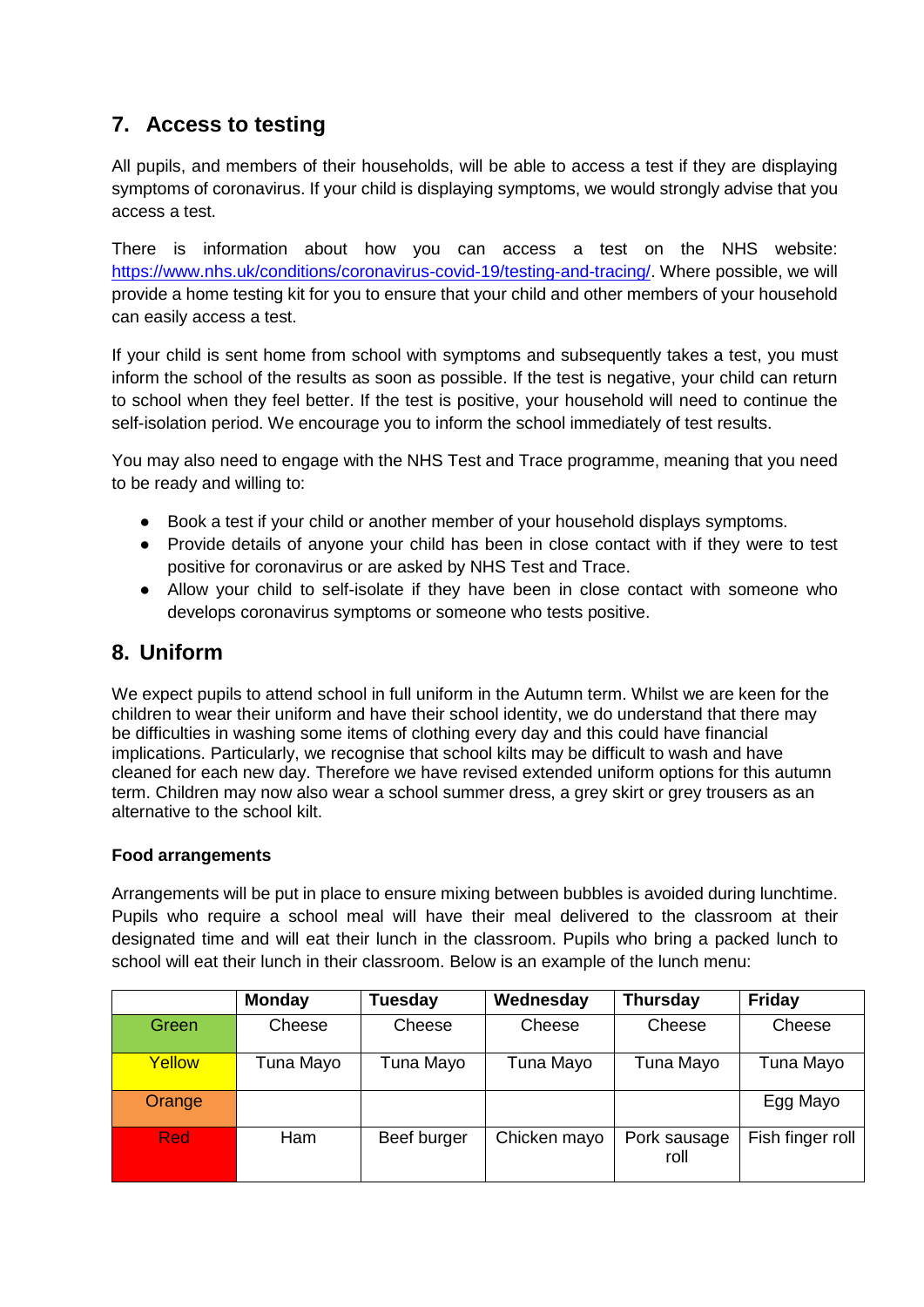The school will continue to provide free school meals (FSM) for eligible pupils. If you require any further information about the provision of FSM, please contact the school office as soon as possible.

#### <span id="page-14-0"></span>**9. Transport**

Pupils should walk or cycle to school or be dropped off by a member of their household where possible. Public transport should be avoided; however, if your child needs to use public transport to get to school, they should avoid peak times and follow guidelines on social distancing and wearing protective clothing, e.g. face masks.

## <span id="page-14-1"></span>**10. The curriculum**

Our focus is to support all pupils' health and wellbeing and to help them transition back into school life successfully.

To provide all pupils the opportunity to excel and engage with learning, the school will ensure the following:

- Increased outdoor learning, where possible
- Additional support for pupils who are at risk of falling behind their peers
- Continued support for pupils with SEND
- Provision and contingency plans for remote education

Lessons will work in a similar way to normal as far as possible; however, more focus will be placed on wellbeing, core subjects and ensuring pupils have a secure understanding of the content covered through remote learning during the lockdown period. An adequate amount of time will be spent getting pupils up-to-speed on material from the previous term that they may have missed due to partial school closures.

PE lessons will continue to ensure pupils get the exercise they need; however, activities within these lessons will be strictly non-contact and pupils will remain in small, consistent groups with other pupils from their bubble throughout the term.

## <span id="page-14-2"></span>**11. Remote learning**

Although all pupils can now return to school, we must make sure we are prepared to deliver education in any eventuality, including local lockdowns. We also need to have provision in place for pupils to learn remotely if they are sent home to self-isolate. For these reasons, we have created a contingency plan for remote education, should it be required. We understand that each family's circumstances and ability to access to learning material for their children differs, which is why we are committed to doing all we can to help pupils who are learning at home.

The school will continue to provide pupils with access to learning materials remotely via an online learning portal (google classroom, purple mash and tapestry).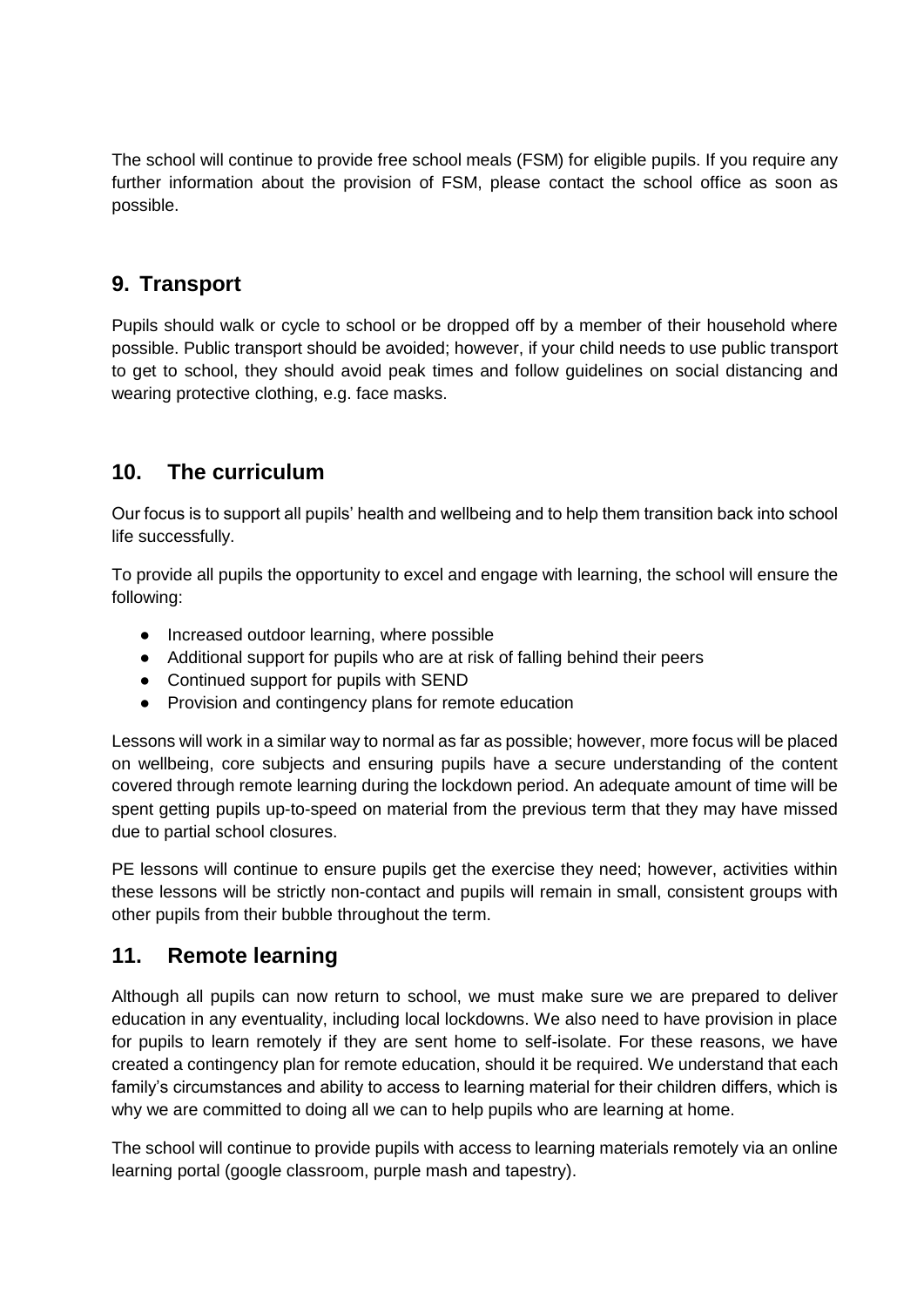These remote learning arrangements are in place to ensure that all pupils have access to highquality education while they are at home. These arrangements will help all pupils to learn alongside their peers and prevent them struggling with lesson content when they return to school.

We advise all parents to make every effort to ensure that their child has access to and completes the learning materials provided. We understand that this in itself poses its own unique challenges and, therefore, encourage you to contact your child's teacher via email, if you are experiencing any problems.

# <span id="page-15-0"></span>**12. Behaviour expectations**

To ensure the school remains a safe place, we have made the decision to enforce additional rules with regards to social distancing and infection control. Pupils are expected to follow these rules.



These rules include:

Pupils who purposefully behave contrarily to these measures and put others at risk will be disciplined in line with our Behavioural Policy.

We understand, however, that these measures may be difficult to follow for some pupils, particularly if they are very young or experience difficulties with comprehension. The school will, therefore, consider each situation individually and work with pupils to educate them on the importance of social distancing and infection control measures and reward positive behaviour.

## <span id="page-15-1"></span>**13. Safeguarding**

Our Child Protection and Safeguarding Policy was updated at the beginning of the lockdown period to account for a change in provision while the school was partially closed. This policy has been updated again to reflect that we are opening to all pupils. A copy of this policy is available on the school website.

We will need to know if your child has experienced any changes regarding their welfare, health and wellbeing that we need to be aware of as they return to school. We need to know this information so we can put the appropriate support in place for your family. The designated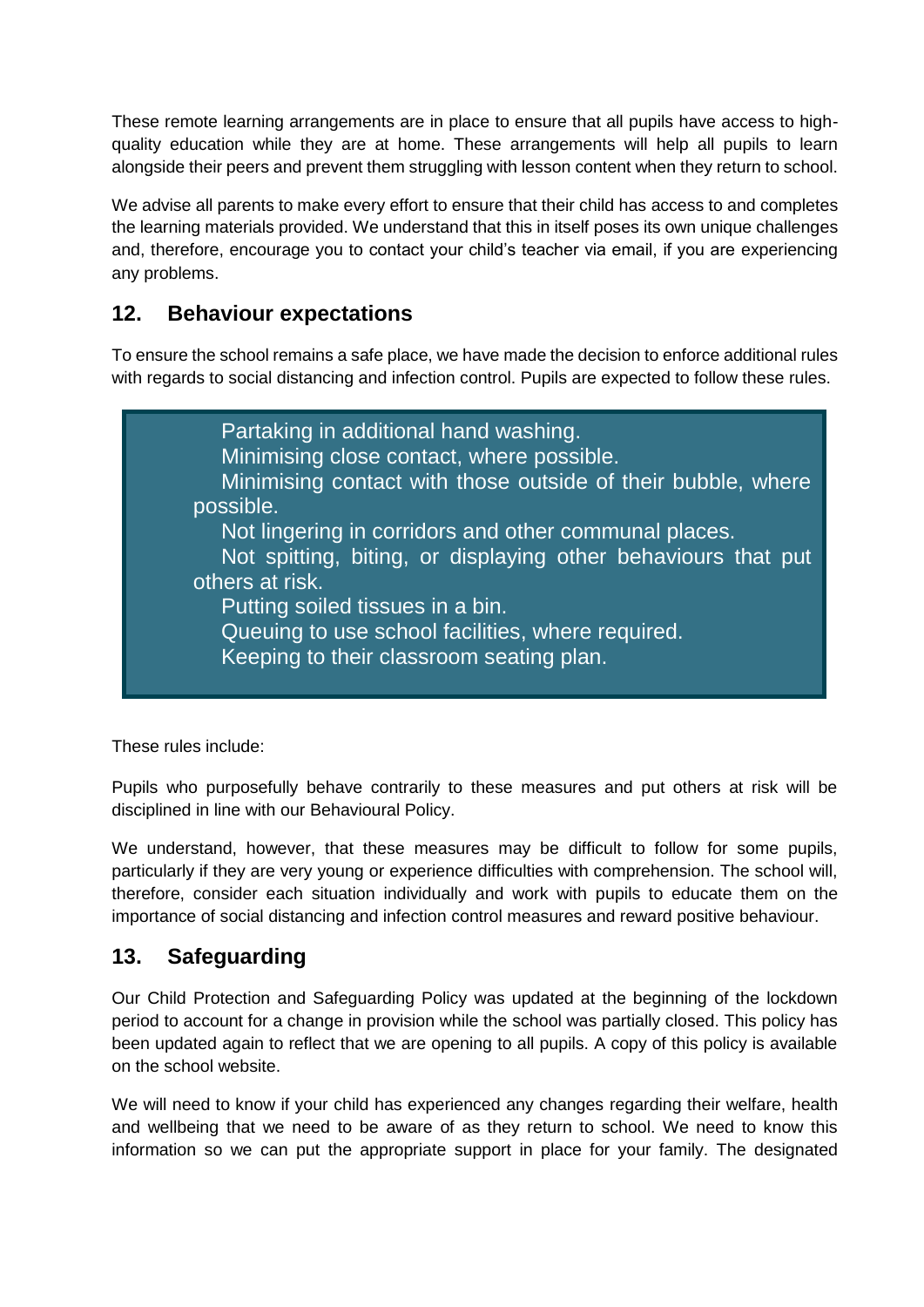safeguarding lead (Mrs Walsh) will work to speak to all parents; however, if you need to report any changes, please contact the DSL directly at: [senco@stbernadette.herts.sch.uk](mailto:senco@stbernadette.herts.sch.uk).

#### <span id="page-16-0"></span>**14. SEND support**

The SENCO, along with other key members of staff and external agencies, will continue to coordinate support for pupils with SEND.

Support for pupils with SEND who are at home will continue to be delivered as it was during the lockdown period. The SENCO will work with parents to identify support needs for pupils with SEND that are now returning to school.

If your child has an EHC plan, we will strive to deliver the provision set out in the plan; however, there may be cases where we need to adapt the provision. If we need to do this, we will speak to you directly.

If you have any questions about the support your child is receiving, please get in touch with the SENCO.

## <span id="page-16-1"></span>**15. Wellbeing**

One of our key priorities as we fully open the school is ensuring pupils are given the wellbeing support they need.

Pupils will be able to speak to pastoral staff face-to-face in school to discuss how they are feeling. These staff members will be on hand to support pupils themselves or to direct them to external support that may be required.

If you are concerned about your child's wellbeing or wish to discuss the support available in school or externally, please contact the school office.

#### <span id="page-16-2"></span>**16. Visitors on site**

Visitors will only be allowed into any school buildings where it is absolutely necessary, e.g. for essential building works or to provide essential support to a pupil – this also applies to parents.

Parents that need to come into school will need to make an appointment first. Meetings will only be held with parents where absolutely necessary and at a safe distance.

#### <span id="page-16-3"></span>**17. Before- and after-school care**

We have determined that it is not safe to restart breakfast club at this time. We will review this decision on a regular basis and any changes will be clearly communicated to you.

'Strong roots' will be operating an after school club in the 'old nursery' building. Please contact Susanne Langridge on: 07834989916

Strong roots will then provide parents with a Covid Policy and a Disclaimer, which outlines the precautions they are taking to reduce possible risks.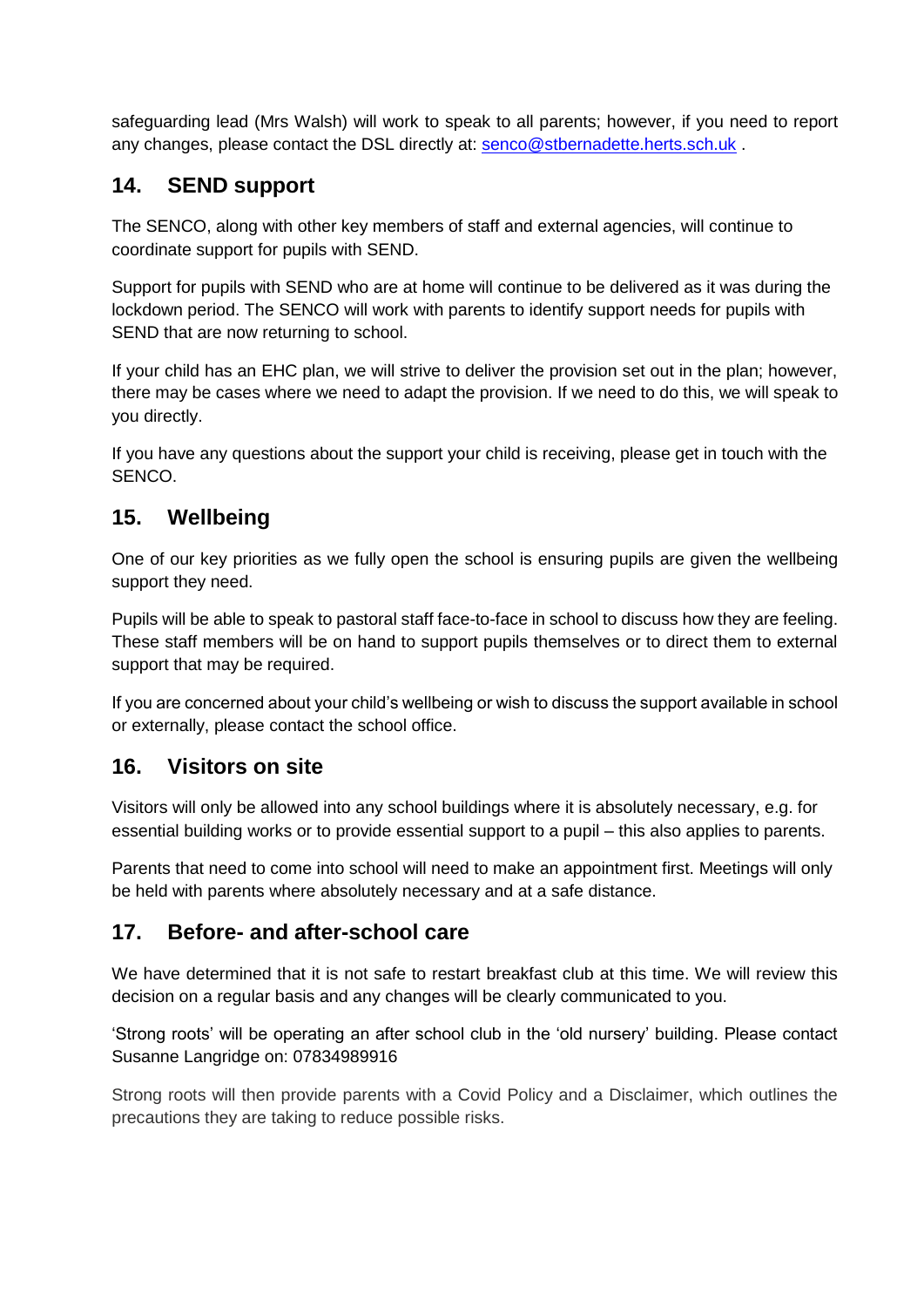## <span id="page-17-0"></span>**18. School trips**

The government has advised that school trips abroad do not go ahead until further notice – this may mean that school trips are delayed or cancelled. Overnight trips also cannot go ahead at this time, but non-overnight domestic trips can take place, provided that adequate safety measures can be followed. Therefore we have had to cancel the Year 4 camping trip to Cuffley Camp that would normally take place in the Autumn Term.

If we need to delay a planned school trip due to the coronavirus pandemic, we will inform you of the new date for the school trip and details of any outstanding payments as soon as possible.

If we need to cancel a school trip altogether, we will inform you of this as soon as possible and arrange for all payments, full and partial, to be refunded. The school is not currently planning or arranging any new school trips at this time.

#### <span id="page-17-1"></span>**19. Important documents**

A number of school policies and procedures have been created and updated to reflect the provisions that are in place during the coronavirus pandemic, including the following:

- Full Opening Plan
- Risk Assessment for Full Opening in September
- Behavioural Policy
- Safeguarding and Child Protection Policy
- Attendance and Truancy Policy

Most of these documents can be found on the school website; however, if you cannot find what you are looking for, please contact the school office.

#### <span id="page-17-2"></span>**20. What can you do to help?**

The support and understanding from our pupils' parents is vital when ensuring the school is a safe and happy environment. Helping your child understand the importance of infection control, good hygiene and social distancing is just one way you can help us minimise the risk of coronavirus transmission.